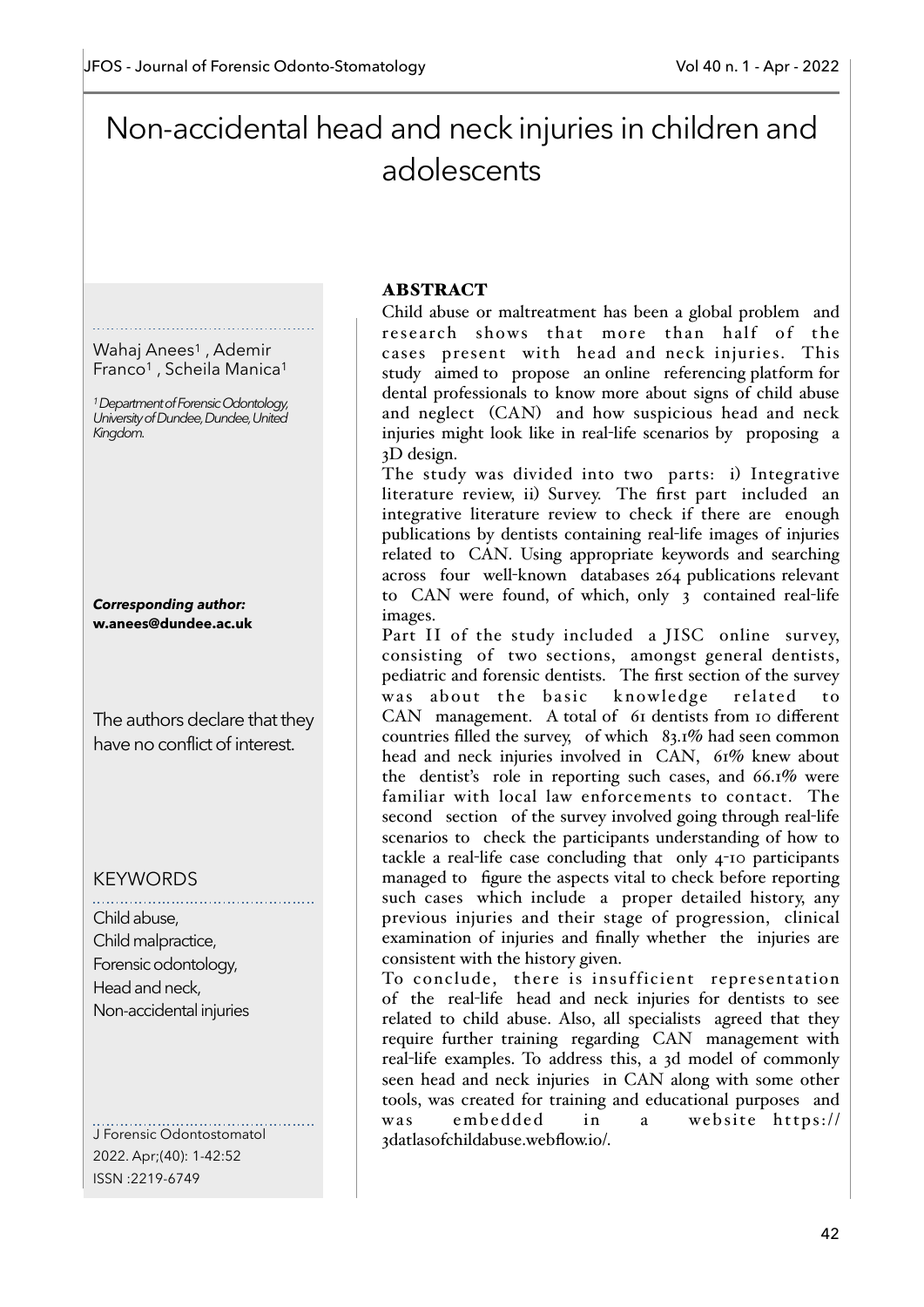## INTRODUCTION

Child abuse or maltreatment has been a global problem. In the past, it was noticed that the suspects in most child abuse cases are either parents or other caregivers.<sup>1</sup> There are various reasons which increase the risk of child abuse in a household, these include early age parenting, parents who themselves have been victims of abuse in the past, family problems (which might include divorce, remarriage, single parent), mental disorders, repeated pregnancies, unwanted child, poor education and handicapped children.2

According to a record-based analysis done in a children's hospital in Cape Town, South Africa over a span of five years (1992-1996), it was concluded that toddlers were at most risk, and also that intraoral injuries were not quite reported due to examination by medical examiners having insufficient knowledge about intraoral conditions. Based on that, the authors believe that dentists should be consulted for advice on suspicious cases of child abuse and neglect.3 In 2002, many child deaths happened as a result of this issue and a majority of children were targets of bullying and harassment.4 Such acts can happen at any place including schools, offices, streets, orphanages, care facilities, etc.1 The majority of these CAN cases involve injuries in the head and neck region.<sup>1, 5</sup> A research carried out in 2005 by the dental faculty of the University of Glasgow concluded that out of the total 309 cases of child abuse, 59% of the cases reported injuries in the head and neck region.6 According to another research study, 50% of child abuse cases involved injuries in the head and neck region.7, 8 Further research stated that out of 4623 cases of trauma admission, 60% had head injuries with a greater risk of leading to death, and 14% were less threatening facial injuries.9 Often, children who undergo such type of abuse are more prone to denial of dental treatment due to fear of any further leads.<sup>10</sup> According to a study in Japan, since a great percentage of abuse cases involved facial injuries, it was suggested that dentists should be added to the team of child abuse protection in various hospitals.11 Dentists have a responsibility to report them if recognized.12

In the current scenario, keeping in mind the global pandemic (Covid-19), the experts believe that the decrease in the number of reported cases of child abuse may have been due to a decrease in

the number of consultations, whereas the actual count could be much more. This can be said for the families which were more abusive before the pandemic. Therefore, during the pandemic, a rise was seen in the suspected cases of child abuse and neglect.<sup>13</sup> Another study found that the number of child abuse cases with major head and neck injuries in the UK during the first month of lockdown, i.e, 23rd March 2020 to 23rd April 2020, has increased quite a lot. Whereas, those with less pronounced injuries might be more.<sup>14</sup>

Dentists should be obliged to identify and report cases that show signs of child abuse and neglect.2, 15 The dentists carry an important role as they are concerned with the head and neck region.15 According to a report published by the American academy of pediatrics, it is mandatory for healthcare providers across America to report child abuse and neglect cases to the concerned authorities.16 A more recent review of 51 jurisdictions across the United State of America concluded that all of them had laws related to dental neglect in children, and dentists who report such cases were protected by law, those who failed to report were sanctioned according to the respective jurisdiction.<sup>17</sup> A literature review of articles related to domestic violence against children concluded that more training is required in this area of dentistry, i.e, forensics, which includes reporting of such cases.18 Since forensic odontology deals with more legal and criminal aspects of dentistry, $19$  the specialists should be sufficiently trained in managing cases of child abuse. Previous research confirms that there is a scarcity of both literature and training on the concerned topic,<sup>1, 4</sup> therefore, more specific training including more realistic approaches along with the addition of child abuse and its management in the curriculum of undergraduate dental courses is required.

To address the above-stated issues, this study aimed to investigate the knowledge of various dentists and forensic dentists about child abuse case management, and based on the findings, provided a solution to the problem.

#### MATERIAL AND METHODS

This study has been approved by the University of Dundee Schools of Health Sciences and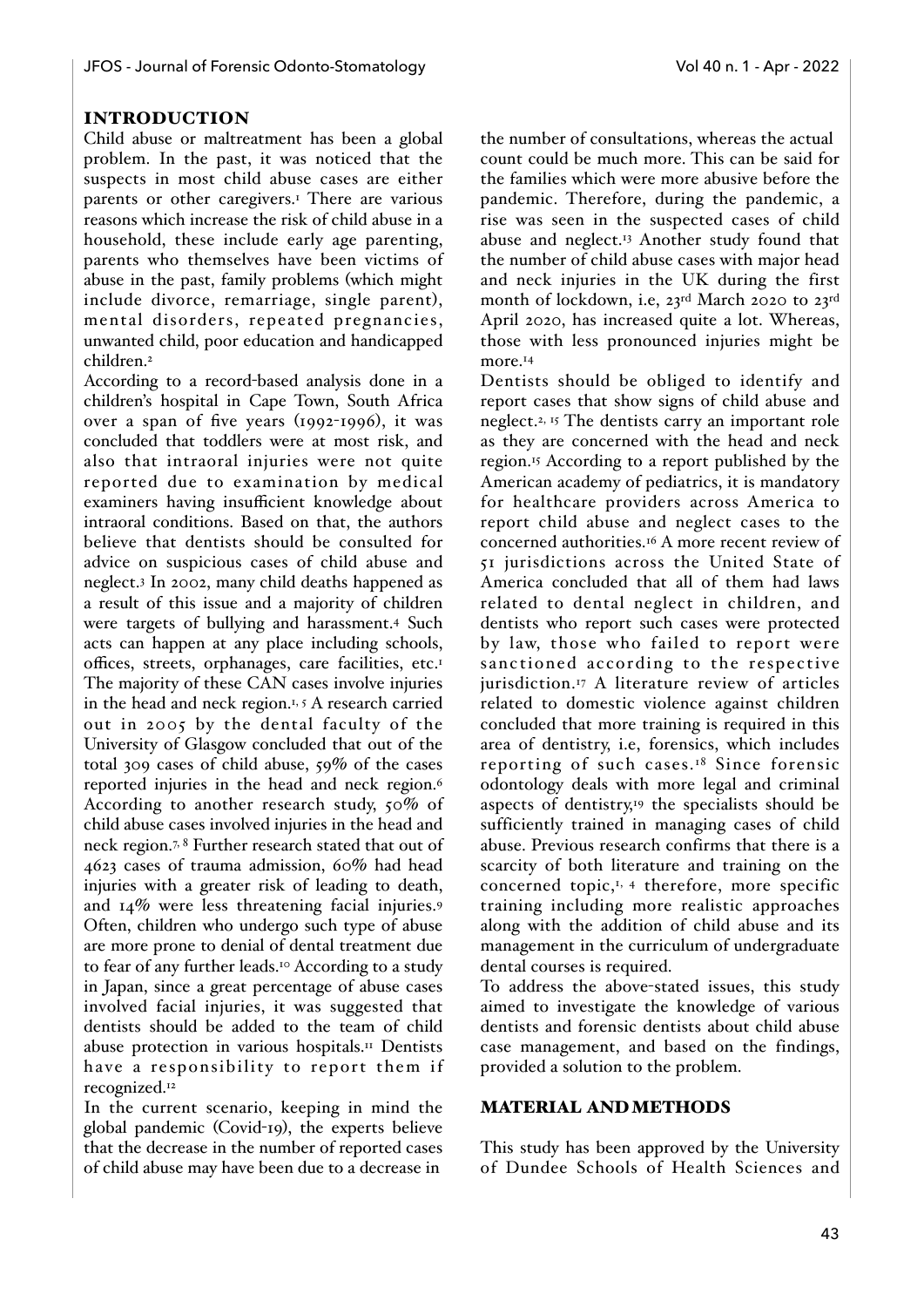#### Dentistry Research Ethics Committee under reference number UOD-SHS-SDEN-TPG-2020-026.

In order to address the aims of this study, the methodology was divided into two sections: an integrative literature review (part I) to investigate the availability of publications containing goodquality images of head and neck injuries in cases of child abuse and neglect and a survey (part II) to understand the knowledge and perspective of various dentists concerning child abuse and neglect, respectively:

## *Part I: Integrative Literature Review*

A Boolean search technique was used with the following search criterion; (*Dentistry* OR *Odontology* OR *dental* OR *dentist*) AND (*Child abuse* OR *child neglect* OR *Child maltreatment* OR *non-accidental injuries*) AND (*Head* OR *Neck*). The databases used included Scopus, Latin American and Caribbean Health Sciences Literature (LILACS), Web of Science, and PubMed. Inclusion criteria for this review included: a) open-source scientific articles published by dentists; b) papers containing good quality images of head and neck injuries related to child abuse; c) scientific papers published from January 1990 till March 2021. Whereas the exclusion criteria included: a) opensource scientific articles not published by dentists; b) papers with no images of head and neck injuries related to child abuse. The Preferred Reporting Items for Systematic reviews and Meta-analyses (PRISMA) guidelines were used for this review (20). The publications selected were then critically analyzed for various parameters for image analysis which included the following: a) the type of image used for publication, whether it was colored or black and white? b) is the image used digital or analog? c) does the publication include a close-up image of the injury or a full-body image of the victim? d) does the publication contain images of intra-oral or extra-oral injury?

## *Part II: Survey*

A survey was designed using Joint Information Systems Committee (JISC) Online Surveys, version 2021, consisting of two sections: first consisting of 1 open-ended and 4 mixed type questions, whereas the second section consisting of 7 open-ended questions.

The first section consisted of questions about the qualification, demographics, and experience with child abuse and neglect cases of the participant. Furthermore, there were questions about law enforcement in their respective locality to refer such cases to and aimed to understand the background knowledge of the participant and his/her experience (if any) regarding cases of child abuse and/or neglect.

The second section consisted of six different clinical scenario-based open-ended questions where the participants were asked whether such scenarios would raise suspicion of a possible child abuse/neglect case. Case scenario 1: a false history given by an accompanying parent/ guardian commonly seen in cases of child physical abuse; Case scenario 2: a possible case of child abuse in form of bite marks; Case scenario 3: a possible case of child dental neglect; Case scenario 4: a child sexual abuse where parents/guardian's history is not consistent with the injuries; and case scenario 5 and 6: knowledge on referring a case to law enforcement authorities. An additional openended question was added to know whether the participant would like further training on head and neck injuries in child abuse/neglect cases, and if so, what means of training they would prefer.

The above-mentioned survey was launched from 26th March 2021 till 16th April 2021. An online public link for the survey was sent to official emails of Forensic odontologists from the British association of forensic odontology (BAFO) (n = 30), the American Board of forensic odontology  $(ABFO)$   $(n = 81)$ , International Organization for Forensic Odonto-Stomatology (IOFOS)  $(n = 59)$ , Brazilian Association of Forensic Odontology (ABOL) (n = 50 of which 40 were Forensic odontologists while the rest were Pediatric Dentists), and the alumni of University of Dundee (n = 34). Furthermore, it also included dentists from Rehman College of Dentistry (RCD), Peshawar, Pakistan (n = 69). The email addresses of all participants were taken from websites of the respective organizations. All participants were given three weeks to fill the survey. Inclusion and exclusion criteria were summarized in table 1 below.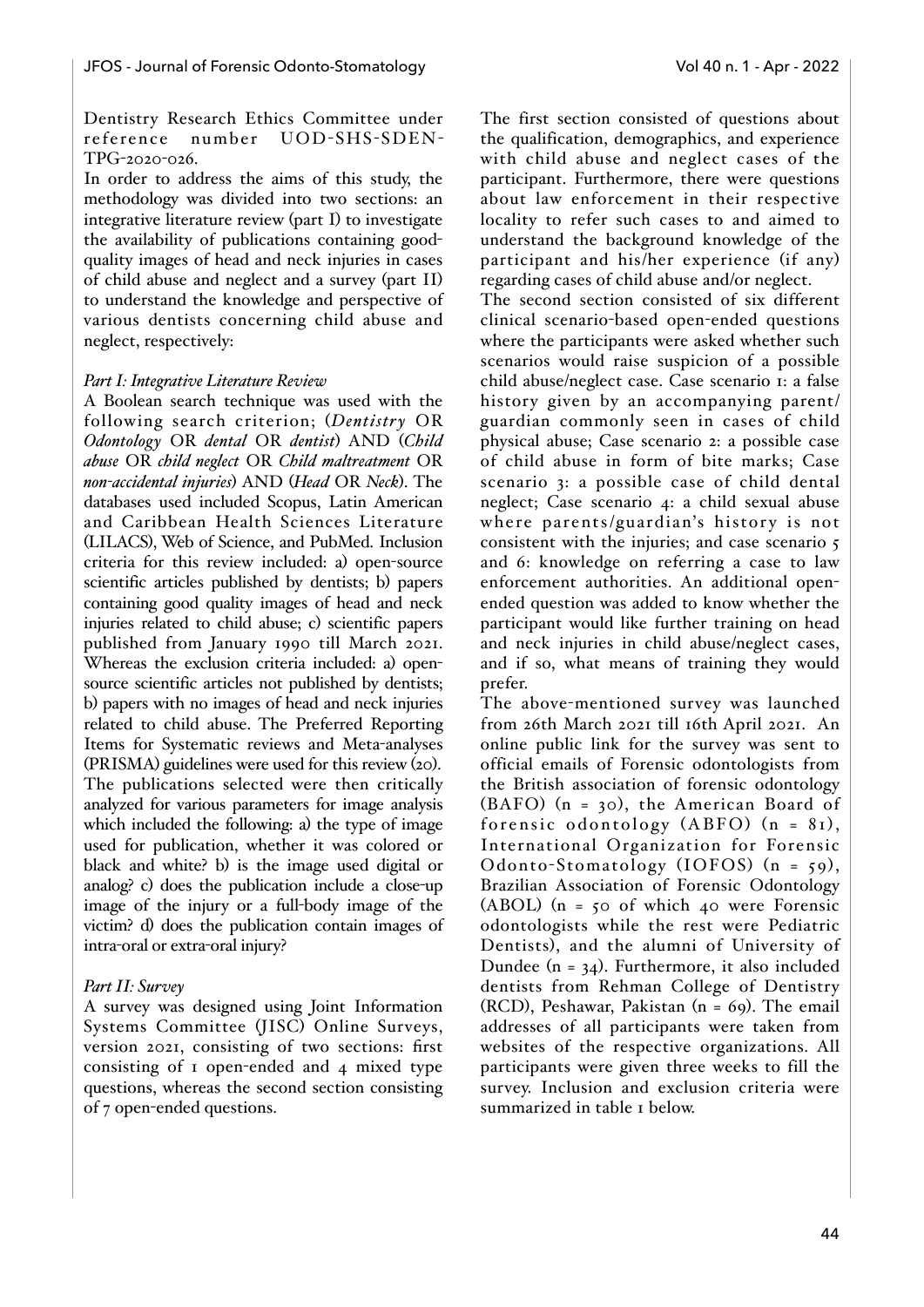| <b>Inclusion criteria</b>                                                                        | <b>Exclusion criteria</b>                                                |
|--------------------------------------------------------------------------------------------------|--------------------------------------------------------------------------|
| Forensic odontologists – Diploma,<br>Workshop, Masters, Post Doctorate                           | Current postgraduate students enrolled in<br>forensic odontology courses |
| General Dentists - Any other specialty<br>except forensic odontologist and<br>pediatric dentists | Undergraduate students                                                   |
| Pediatric dentists - Diploma, Workshop,<br><b>Masters or Post Doctorate</b>                      |                                                                          |

#### Table 1. inclusion/exclusion criteria

## **RESULTS**

## *Part I: Integrative literature review*

A total of 264 publications were found: LILACS  $(n=11)$ ; Scopus  $(n=11)$ ; Web of Science  $(n=103)$ ; PubMed (n=149); EndNote software was used to search for duplications, only 52 were detected, hence, reducing the total number to 212 publications. The results were further scrutinized based on the inclusion and exclusion criteria and as a result, only 3 publications were found, as shown in table 2 below, published by dental professionals containing real-life images of head and neck injuries in child abuse cases. All the findings are summarized using a PRISMA flow diagram in figure 1.

Table 2. Analysis on literature review findings

| <b>Publications</b>                                                                                                   | Year | Journal                                                        | <b>Author</b>                 | <b>Black</b><br><b>White or</b><br>colored | Digital/<br>Analog? | Close-up<br>or<br>full body           | intra or<br>extra-oral |
|-----------------------------------------------------------------------------------------------------------------------|------|----------------------------------------------------------------|-------------------------------|--------------------------------------------|---------------------|---------------------------------------|------------------------|
| Dental<br>Treatment<br>Abuse                                                                                          | 20I4 | Journal of<br>clinical<br>and<br>diagnostic<br>research        | Paul<br>Chalakkal             | Colored                                    | Digital             | All close-up<br>intra-oral<br>images  | Both                   |
| Dentist<br>attitudes and<br>responsibilities<br>concerning<br>child sexual<br>abuse. A review<br>and a case<br>report | 2015 | Journal of<br>clinical<br>and<br>experime<br>ntal<br>dentistry | Arturo<br>Garrucho-<br>Rangel | <b>Black</b> and<br>White                  | Digital             | All close-up<br>intra-oral<br>images  | Intra-oral             |
| Forensic<br>odontology,<br>part 5. Child<br>abuse issues                                                              | 2OII | <b>British</b><br>dental<br>journal                            | Judy<br>Hinchliffe            | Colored                                    | Digital             | All close-up<br>images of<br>injuries | Extra-oral             |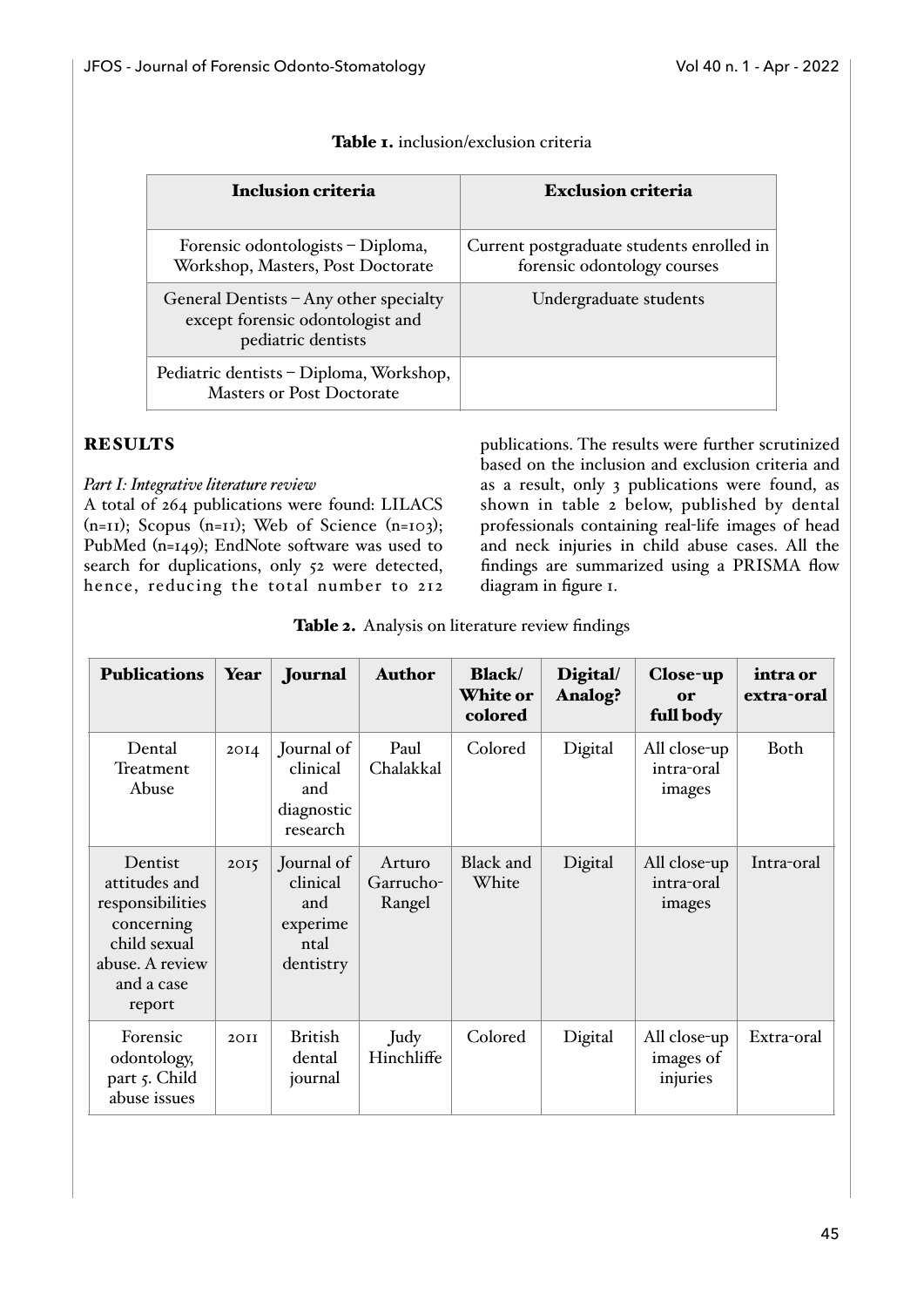

#### Figure 1. Prisma flow diagram

#### *Part II: Survey*

The survey link was forwarded to a total of 323 participants. The sample size calculated using an online open-source sample size calculator keeping confidence level 90% with a 10% margin of error for the total participants  $(n = 323)$  came out to be  $n = 56$ . The survey was filled by 61 participants which contribute to a total response rate of 18.89%. Out of the total sample, the distribution was as follows, general dentists  $(n = 23, 38.33\%)$ , Pediatric dentists ( $n = 3, 5\%$ ) and Forensic odontologists (n =  $34, 56.67\%$ ). A country-wise distribution revealed that the participants were from countries including United Kingdom (n = 8), Brazil (n = 22), Pakistan (n = 10), United states of America (n = 7), Malaysia (n = 3), Netherlands (n =

2), India (n = 2), Italy (n = 1), Canada (n = 1) and Spain  $(n = 1)$ .

83.1% of the participants agreed to have sufficient knowledge of the injuries commonly seen in cases of child abuse and neglect, of which, 45.8% had never assessed a case of child abuse before and only had theoretical knowledge. 15.3% of the participants were unaware of various forms of injuries, whereas 1.7% stated that they do not do child abuse cases in their respective countries of practice. 61% of the participants were confident they knew how to manage cases of suspected child abuse and provided their share of knowledge, whereas 10.2% had no knowledge and 28.8% were not sure how to manage such cases. Further on, participants were asked if they knew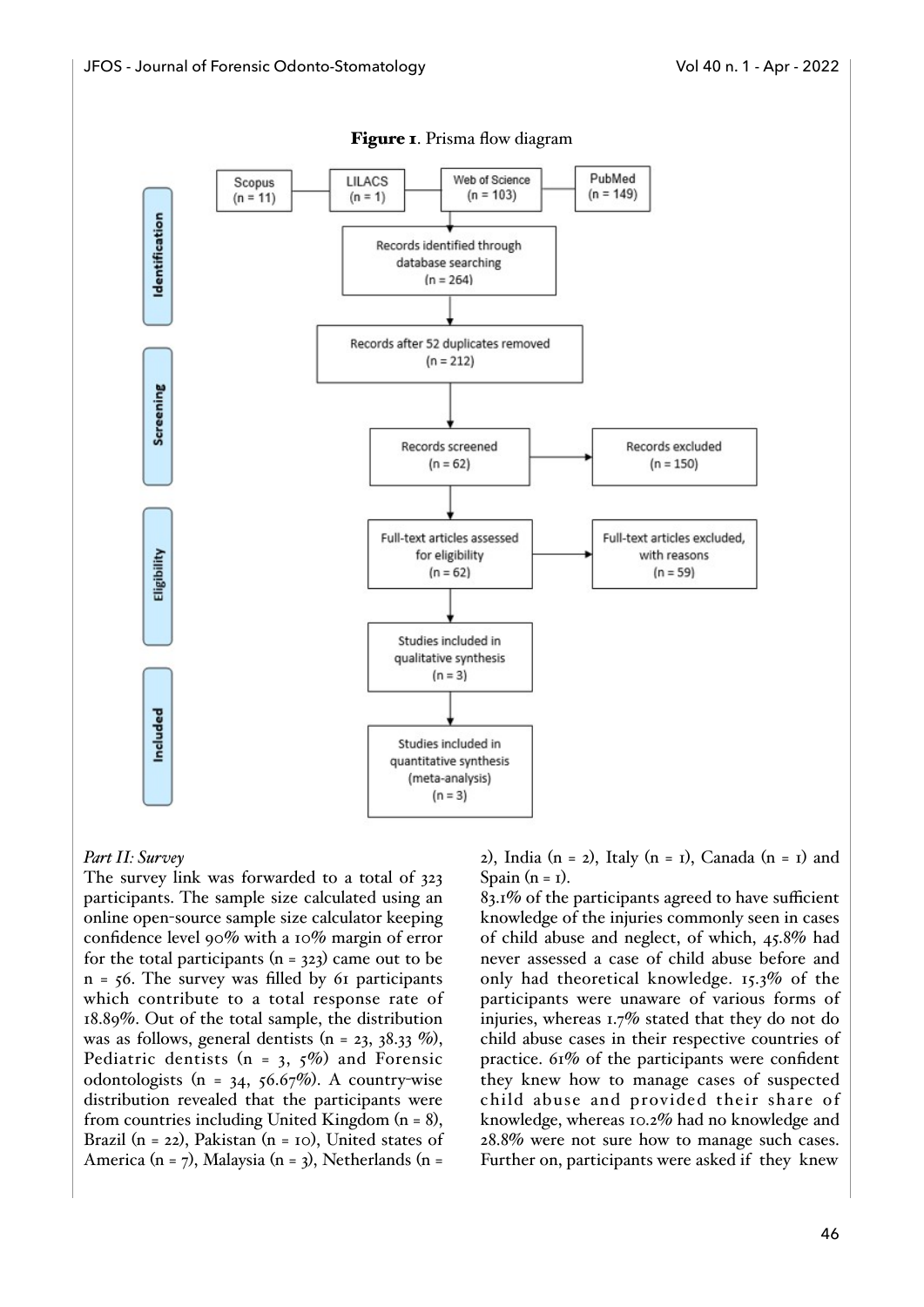of the respective law enforcement in their country to contact in case, they encounter a suspected case of child abuse, and 66.1% said Yes and provided details of the law enforcement agency, whereas 11.9% said No and the remaining 22% were not sure about any law enforcement agencies in their country.

When tested through fictitious scenarios, most of the participants (90%) were confident they could decide on basis of the type of injuries whether a case should be reported or not. The participants' focus was mainly on the type of injuries in question, and they overlooked the fact that in some scenarios, the subject was either a continuing patient (the practice would have had a previous clinical record available) or the injuries were inconsistent with the history being given. The participants wanted to know more about specific details of the injuries such as images and dimensions ignoring the crucial signs which would have helped in differentiating the nature of the injury and perhaps a better diagnosis. The findings from the scenarios are summarized in table 3.

| S.No                    | Scenario                                                                                                                                                                                                                                                                                                                                                                                                                                                                                                          | <b>General</b><br><b>Dentists</b>                                                                                                                                       | Pediatric<br><b>Dentists</b>                                                                       | <b>Forensic</b><br><b>Dentists</b>                                                                                                      |
|-------------------------|-------------------------------------------------------------------------------------------------------------------------------------------------------------------------------------------------------------------------------------------------------------------------------------------------------------------------------------------------------------------------------------------------------------------------------------------------------------------------------------------------------------------|-------------------------------------------------------------------------------------------------------------------------------------------------------------------------|----------------------------------------------------------------------------------------------------|-----------------------------------------------------------------------------------------------------------------------------------------|
| I                       | A 10-year-old male patient presents a<br>facial swelling on the right side (as a new<br>patient) and also exhibits various bruises<br>in progressive stages of healing on the<br>right side of his neck. It was tender to<br>touch, and after radiographic<br>examination, you diagnosed a fracture of<br>the mandibular body. The parents<br>claimed that it was due to a fall with an<br>impact on his chin.                                                                                                    | None managed<br>to understand<br>the aspects of<br>reporting cases,<br>majority thought<br>it was caused by<br>someone else and<br>they require<br>more<br>information. | None managed to<br>understand the<br>aspects of<br>reporting cases,<br>wanted more<br>information. | Only 4 gave an<br>insight on why it<br>should be<br>reported. The rest<br>wanted more<br>information.                                   |
| $\mathbf{z}$            | A 1.5-year-old female patient was brought<br>to you, on her third visit, presenting<br>multiple round marks on her cheeks. The<br>mother said it happened while the child<br>played with a pencil, and she went to the<br>kitchen for a while.                                                                                                                                                                                                                                                                    | Wanted more<br>information<br>about injury, 4<br>provided more<br>specific<br>information.<br>Failed to<br>recognize child<br>neglect.                                  | Wanted more<br>information about<br>the injury. Failed<br>to recognize child<br>neglect.           | Wanted more<br>information about<br>the injury, 6<br>provided more<br>specific<br>information. Failed<br>to recognize child<br>neglect. |
| 3                       | A 9-year-old girl came to your dental<br>practice (for the first time) accompanied<br>by her mother presenting multiple<br>carious lesions on her anterior teeth. Her<br>mother gave a history of improper diet.                                                                                                                                                                                                                                                                                                  | Well equipped<br>with knowledge                                                                                                                                         | Well equipped<br>with knowledge                                                                    | Well equipped<br>with knowledge                                                                                                         |
| $\overline{\mathbf{4}}$ | A 15-year-old girl came to your practice<br>presenting multiple round bruises with a<br>central hematoma on her neck and a very<br>distinct set of marks with a similar<br>pattern on her left cheek. A linear<br>abrasion mark was also seen on her neck.<br>Her father said she was involved in a<br>local street crime where the perpetrators<br>hit her with the back of the pistol<br>multiple times before they took her<br>belongings and help arrived. What would<br>be your interpretation of the marks? | Focused mainly<br>on bitemark<br>injury, ignored<br>other markers of<br>child abuse.                                                                                    | Focused mainly on<br>bitemark injury,<br>ignored other<br>markers of child<br>abuse.               | Focused mainly on<br>bitemark injury,<br>ignored other<br>markers of child<br>abuse. Only 6<br>managed to<br>identify the<br>markers.   |

Table 3. Scenario findings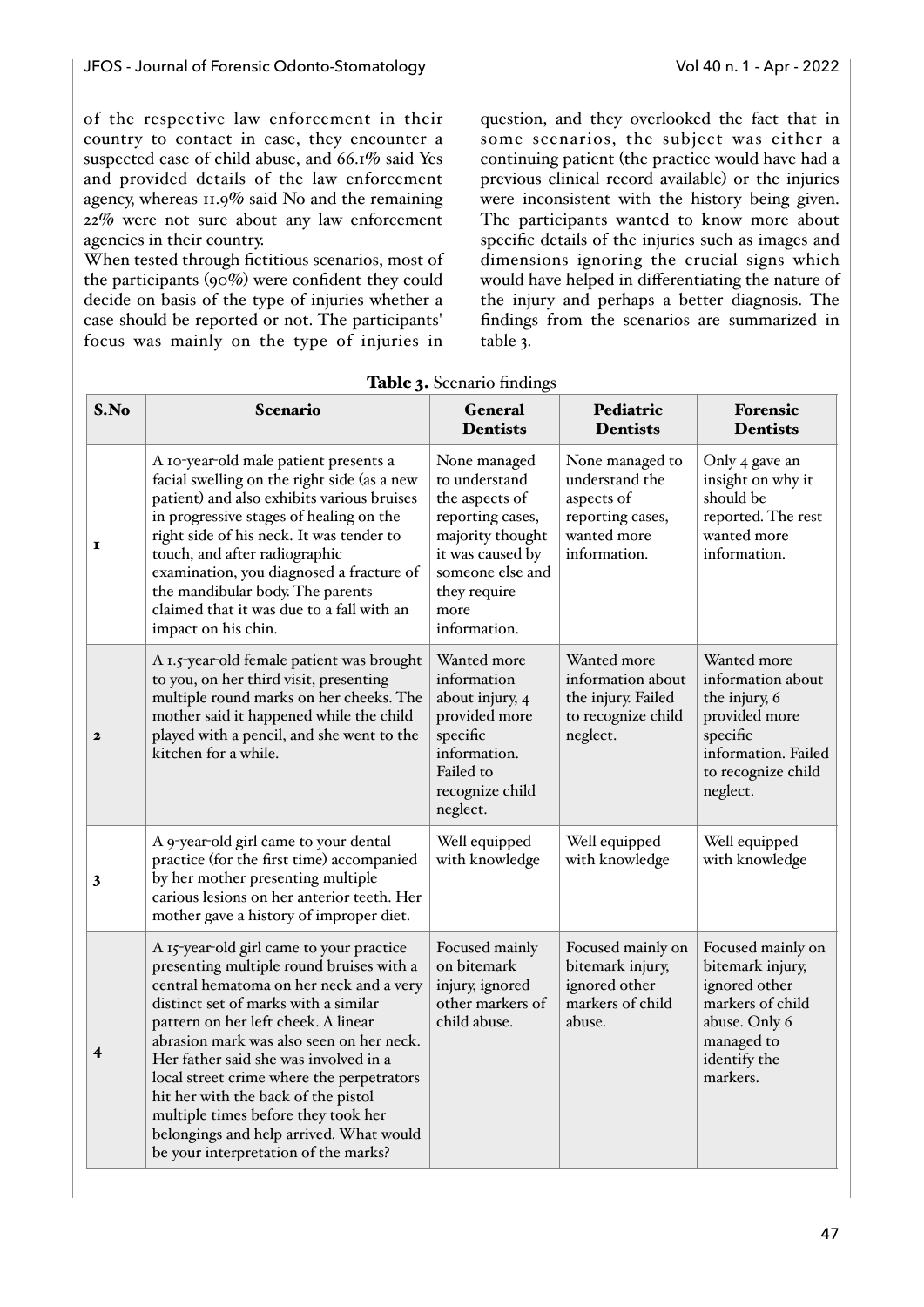| 5 | An II-year-old boy came to your<br>department (presenting for the first<br>time) crying continuously and exhibiting<br>severe discomfort. On examination, a<br>hematoma was noted in the left<br>periorbital region and ecchymosis was<br>also noted in the right periorbital region.<br>The parents claimed it originated as a<br>sports injury. What would be your<br>interpretation of the findings? | Wanted to know<br>more about the<br>sport being<br>played, and also<br>thought of a<br>possible physical<br>abuse. | Wanted to know<br>more about the<br>sport being played,<br>and also thought<br>of a possible<br>physical abuse. 2<br>provided more<br>extensive critique. | Wanted to know<br>more about the<br>sport being played,<br>and also thought of<br>a possible physical<br>abuse. 6 provided<br>more extensive<br>critique. |
|---|---------------------------------------------------------------------------------------------------------------------------------------------------------------------------------------------------------------------------------------------------------------------------------------------------------------------------------------------------------------------------------------------------------|--------------------------------------------------------------------------------------------------------------------|-----------------------------------------------------------------------------------------------------------------------------------------------------------|-----------------------------------------------------------------------------------------------------------------------------------------------------------|
| 6 | A young female patient aged II years old<br>and familiar with the practice presented<br>with multiple crown fractures, an<br>abrasion mark on the left cheek, and a<br>bruise on both upper and lower lips. She<br>is accompanied by her elder sister who<br>claims that she was injured in a road<br>traffic accident. What would be your<br>views and treatment of these features?                    | Failed to realize<br>patient was<br>familiar to<br>practice. Wanted<br>more<br>information.                        | Failed to realize<br>patient was<br>familiar to<br>practice. Wanted<br>more information.                                                                  | Majority failed to<br>realize patient was<br>familiar to<br>practice. Only 4<br>managed to<br>recognize the age<br>of consent, and the<br>familiarity.    |

Furthermore, on being asked whether or not the participants would like to attain further training in respect of child abuse case management, 92% of the participants agreed that it is required, whereas only 8% believed they have sufficient knowledge about child abuse case management. The participants who agreed wanted more specific training based on management and reporting of such cases with guidance on the recognition of injuries by using examples and real-life images of injuries that may raise suspicion.

## DISCUSSION

Based on the findings of this study, there is a need to spread more awareness and research is required in this field for early detection of child abuse which would be vital in terms of reducing the overall child abuse case count, avoiding death and mental traumas, and perhaps the betterment of our society. As evident from previous research, more knowledge about reporting of such cases is required in almost every country, therefore, research on the importance of dental health professionals in detecting early signs of child abuse and reporting was required.4, 16, 21, 22 By examining various studies, it was concluded that a gap exists in this area regarding injuries in the head and neck region in cases of child abuse and neglect, and according to the authors, there was no specific head and neck injury pattern which may contribute to suspicion about child abuse and neglect cases.4, 23, 24 This study aims to gather the response of various forensic odontologists,

general dentists, and pediatric dentists to cases of possible child abuse that would help understand whether more awareness and education is required. To help decrease the frequency of child abuse and neglect, establishing more law enforcement and perhaps training professionals on how to identify and report such cases in the future is vital.

The survey in this study was distributed via electronic means, which was mainly due to better reach and ease of access to the participants, also in current times of pandemic, it was difficult to think of a paper-based survey and/or interviewbased study. According to the first part of the survey, where the participants were asked about their general knowledge regarding the management of child abuse cases in practice, a significant percentage of participants  $(n = 49)$ , 83%) mentioned being aware of various forms of injuries commonly seen in cases of child abuse and neglect. The results were in line with previous research conducted regarding similar topics which also concluded that the experts had prior knowledge about child abuse in general, whereas they wanted more specific training on how to proceed when one encounters such a case.11, 25-27 Furthermore, it could be seen that although a large majority of the participants  $(n =$ 36, 61%) claimed to have had sufficient knowledge about child abuse case management in general, very few managed to identify the markers of child abuse put in the scenario-based questions in the second part of the survey. The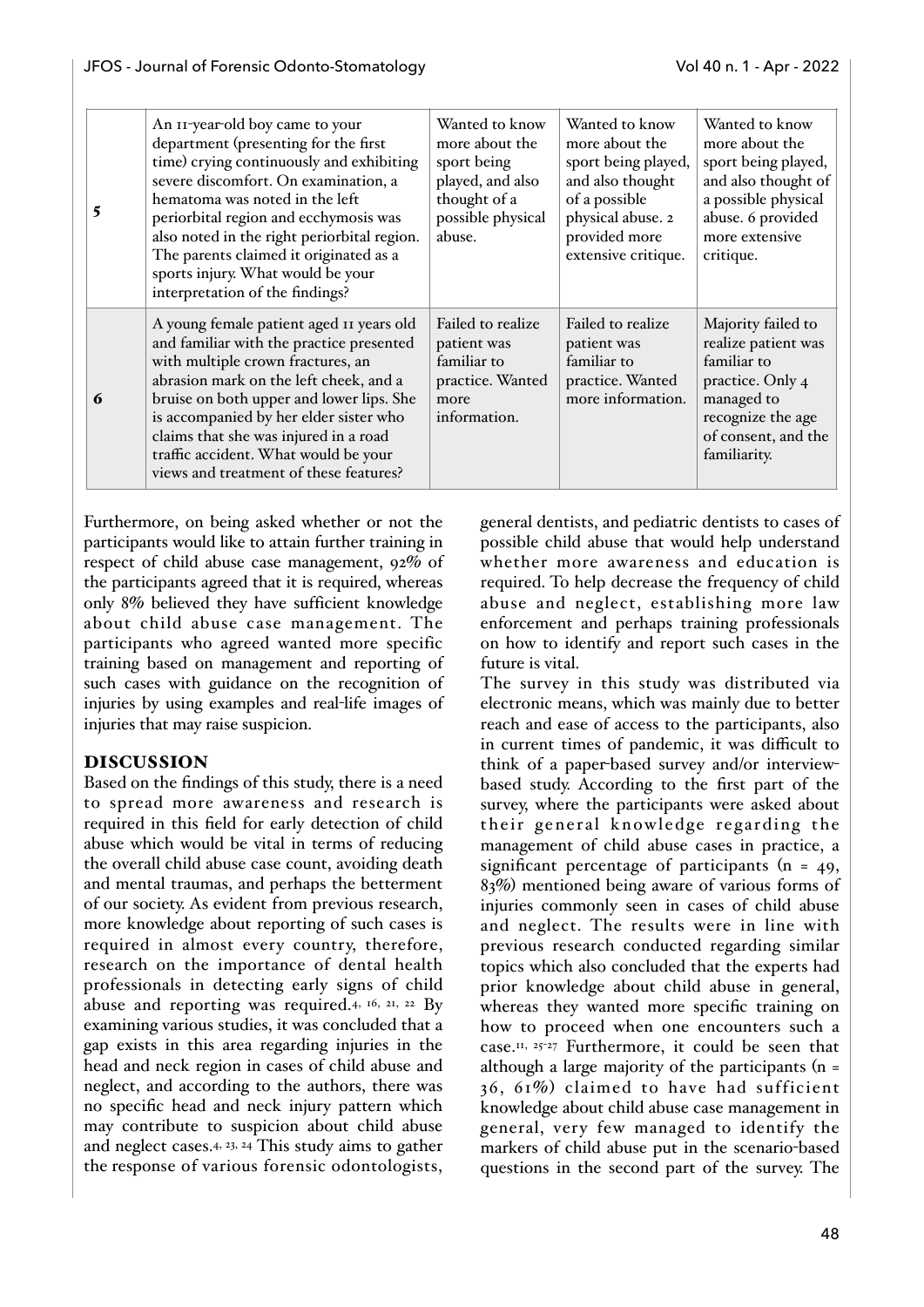participants wanted to know more about specific details of the injuries such as images and dimensions ignoring the crucial signs which would have helped in differentiating the nature of the injury and perhaps a better diagnosis. These findings were consistent with previous literature which concluded that dental professionals were aware of injuries which may be a caution sign for child abuse or neglect cases.25, 28-<sup>30</sup>

Apart from that, some signs of child abuse mentioned by W.H.O (World Health Organization) as part of their guidelines for healthcare workers which are related to history taking in suspected cases of child abuse state that the professional should be trained on how to carefully take history keeping in mind the importance of consented history by the victim themselves when they are able to speak and not rely on care-takers history.31, 32 Markers used in scenarios were collectively taken from various research publications and textbooks, and included the following commonly seen signs which may arise suspicion; i) false or incomplete history given by the parent or accompanying guardian; ii) injuries at various stages of healing; iii) injuries inconsistent with the history; iv) patients attitude towards dentist/healthcare worker.2, 4, 33, 34

The primary reason for this discrepancy could be the fear of dental professionals to report due to insufficient training in the respective field of expertise.<sup>26-28, 35</sup> Due to lack of knowledge, dentists often fear not to investigate such cases further, which supports why a majority was unable to identify the actual signs which could link a case to abuse. Dental professionals should also be reminded that they are obligated by law to report cases that arise suspicion of child abuse or neglect as long as their intention is to prevent any further consequence of the crime, they should also be taught that they are protected from prosecution by law for breach in confidentiality for reporting if the intent is to help solve a crime. Apart from fear amongst dental professionals, having no awareness of the importance of history taking in such cases and observation of the physical and mental state of the patient (or victim) is also a shortcoming.<sup>26, 35</sup> In order to identify abuse, one should be sufficiently trained on how to take a proper detailed and consented history, and what signs to look out for in the patients, both physically and mentally. The various methods of managing a child abuse case

are also mentioned in the W.H.O guidelines for the management of child maltreatment cases.<sup>31</sup>

At the end of the survey, participants expressed their opinions about further training on child abuse case management, the responses were again consistent with the previous research conducted in concluding that more training was required on this topic in specific areas such as how to proceed if one encounters such case in the clinic. This can also be tallied with previous survey-based research which also concluded that dentists desired more specific training on how to report such cases should one encounter them clinically.<sup>4, 30, 36</sup> Apart from this, some participants  $(n = 6)$  also wanted to get more training including real-life scenarios for better understanding, this problem of scarcity of publications and availability of real-life images of head and neck injuries in child abuse cases was also confirmed by the integrative literature review performed as part of this study which resulted in only three publications by dentists containing real-life images of injuries including publications by Chalakkal, P et al, Garrucho-Rangel A et al, and Hinchliffe, J.34, 37, 38

According to previous research, it was also evident that dental professionals require more training in child abuse case management 12, 33, 35, 39, 40 which could be in the form of real-life examples as participants from the survey stated as the preferred option. There is information about various forms and nature of injuries commonly seen in suspected cases of child abuse and neglect,<sup>2, 3, 8, 33, 34</sup> but it is rarely accompanied by a pictorial representation of the injuries which might be a reason for difficulties in diagnosing non-accidental injuries amongst professionals. The literature review done as part of this study confirmed the scarcity of pictorial representation of the injuries. For some, learning through visual aids is always better than text solely, such individuals are categorized as visual learners, and with the advancements in technology, we have seen a rise in visual learning, hence, there is a need for a tool that allows visual perspective to the injuries commonly seen in cases of child abuse.

There were certain limitations to the study design as it was conducted during a time of the ongoing pandemic, therefore an online survey was thought to be the best possible option. Portal of invitation for various participants was also via e-mail to all participants and there was limited communication subjected to the response of the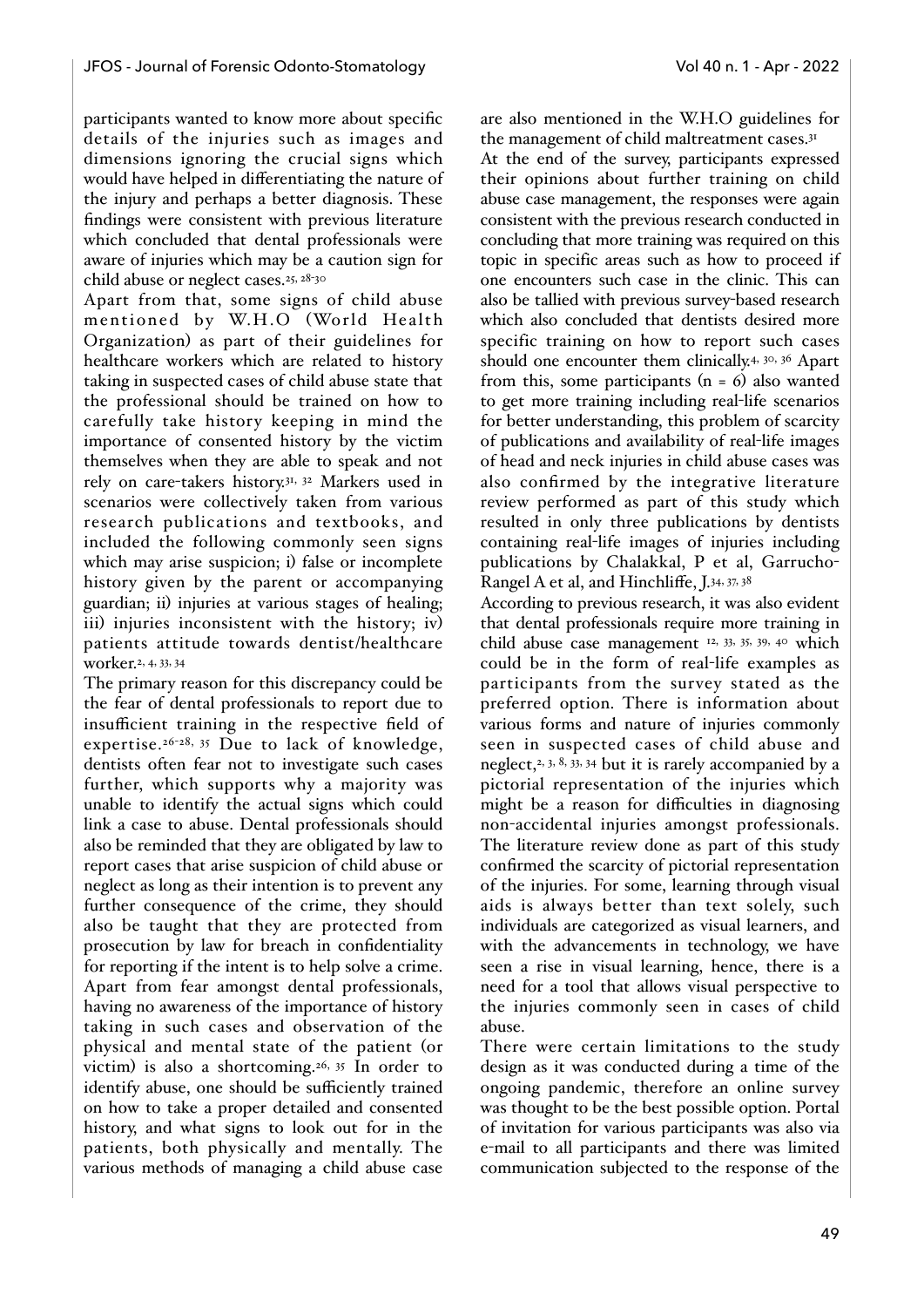e-mail. These limitations can be overcome by doing a similarly structured study in the future when the scenario related to this current pandemic gets better and there is a resumption of face-to-face learning which will allow a better approach to various dentists and perhaps a better response rate and in turn more specific results.

#### **CONCLUSIONS**

This research provides an understanding for dentists to know more about common head and neck injuries in child abuse and neglect cases and to investigate how they might look in realistic situations. According to the qualitative and quantitative analysis of the findings from both the integrative literature review and the survey, it was evident that there is a need for further intervention in the form of training that involves more life-like scenarios to reduce the fear in dentists while reporting cases. They should be told about their rights to report and also that they are exempt from any prosecution for reporting such cases provided it is intended to save a life. The results conclude that although 59% of the dentists are aware of various forms of child abuse and neglect, there is a need for further training using more realistic examples. Additionally, it is essential to increase awareness

on how to report suspected cases of child abuse and neglect as evident by 92% of the participants who opted for further training. From the scenarios in the survey, it can be noted that forensic dentists were more well equipped with knowledge related to reporting such cases and signs of child abuse as compared to the pediatric dentists, but since the number of pediatric dentists in this study is not significant, further research can be done to explore the difference in opinions.

To assist with the current lack of pictorial representation, a website was created ([https://](https://3datlasofchildabuse.webflow.io/) [3datlasofchildabuse.webflow.io/](https://3datlasofchildabuse.webflow.io/)) containing a graphical poster that is suggested for use in clinics and for training purposes which gives a brief account of when, how, and why dentists should report suspected cases of child abuse and neglect. Secondly, in order to focus on the more real-life representation of the head and neck injuries which may commonly be seen by dentists first-hand, a three-dimensional (3D) model is made which constitutes of various injuries, which were confirmed by literature, commonly seen in cases of suspected abuse, and may also be termed as non-accidental injuries, as seen in figure 2 and figure 3 respectively.

Figure 2. Commonly seen extra-oral injuries in child abuse

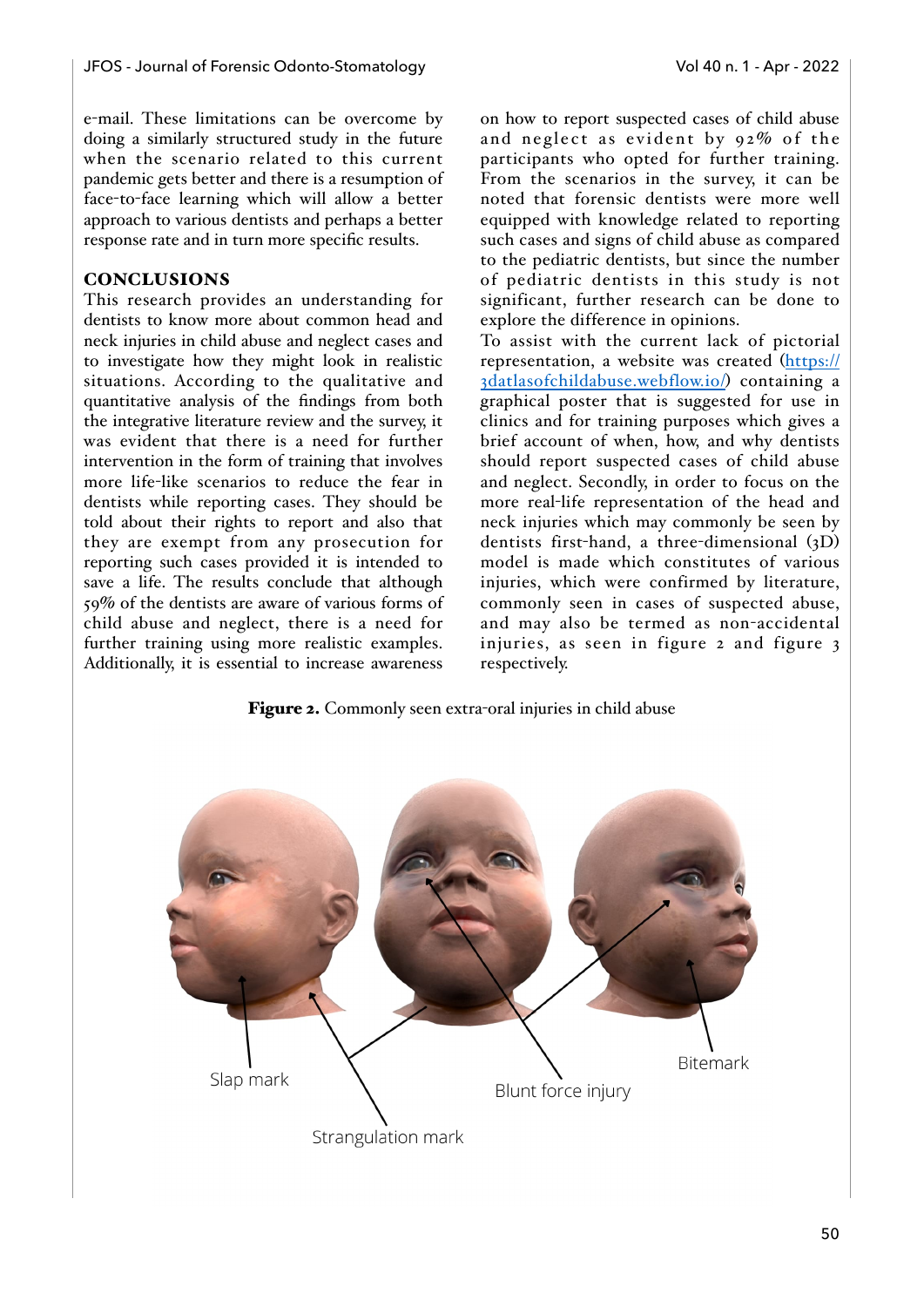

Although the model represents real-life injuries, it should not be used as the only mean for reporting purpose, but as a source of approximation of injuries to child abuse cases. Reporting of such cases involves a combination of both detailed history and thorough clinical examination, whereas the model only helps in understanding how certain injuries would look in a more realistic setting. These models will be

#### **REFERENCES**

- 1. Kumar NG, Anuradha G. Child abuse: An orodental perspective. International Journal of Forensic Odontology. 2016;1(2):43.
- 2. Rötzscher K. Forensic and legal dentistry. Cham: Springer; 2014.
- 3. Naidoo S. A profile of the oro-facial injuries in child physical abuse at a children's hospital. Child Abuse & Neglect. 2000;24(4):521-34.

updated in form of versions to add more features such as being more interactive, representing more injuries and labeling will also be added in the future.

#### ACKNOWLEDGEMENTS

Special thanks to Mr. Ravi Santosh Krishna for creating the 3d design as part of this study.

- 4. Singh V, Lehl G. Child abuse and the role of a dentist in its identification, prevention and protection: A literature review. Dental Research Journal. 2020;17(3):167.
- 5. Yu DTY, Ngo TL, Goldstein M. Child Abuse—A Review of Inflicted Intraoral, Esophageal, and Abdominal Visceral Injuries. Clinical Pediatric Emergency Medicine. 2016;17(4):284-95.
- 6. Cairns AM, Mok JYQ, Welbury RR. Injuries to the head, face, mouth and neck in physically abused children in a